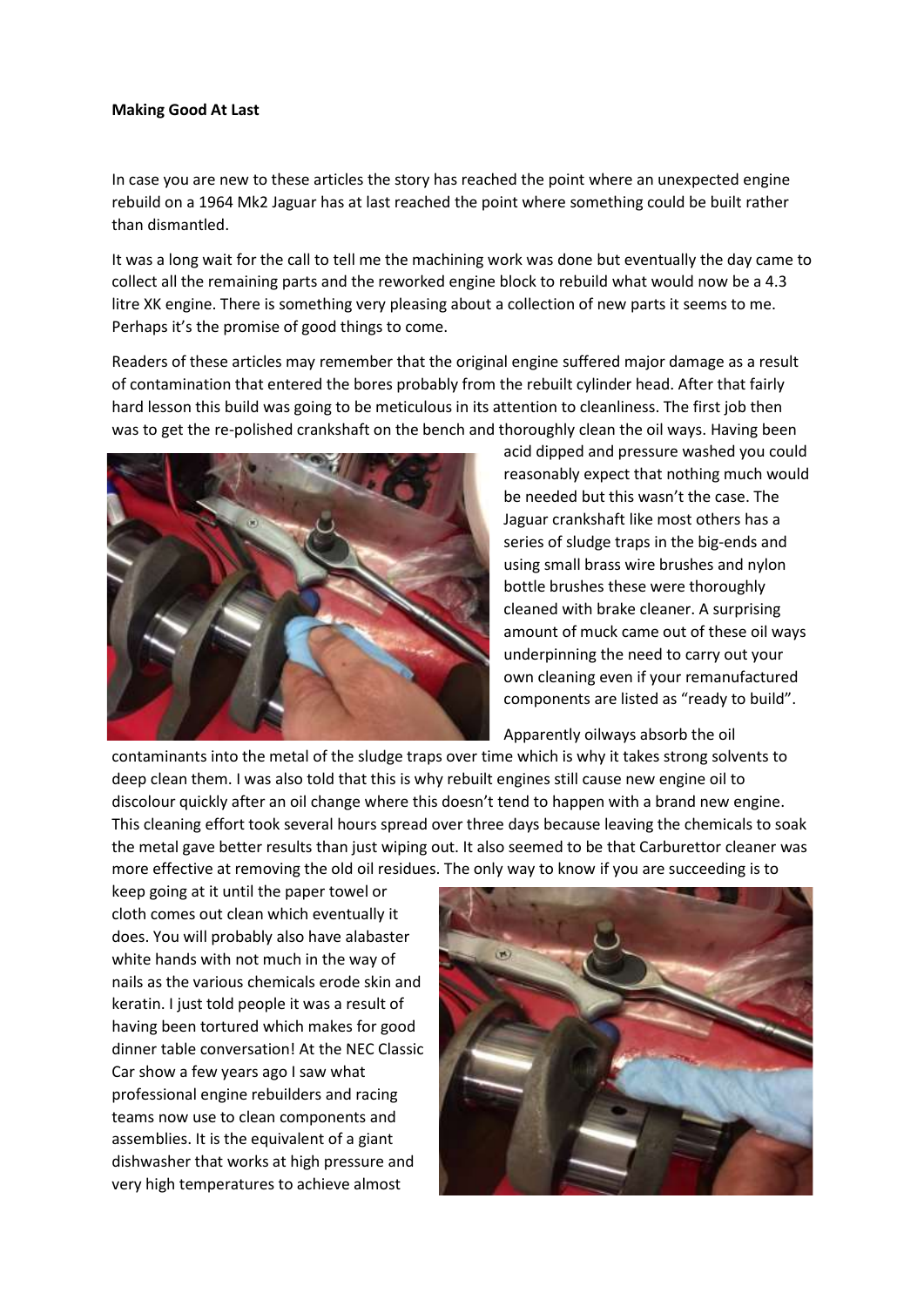sterile levels of cleanliness whatever the component. Whilst it was said to be very effective prices started at around £15,000 so probably not a DIY proposition. For the rest of us expect a very tedious few days but hopefully a good investment in time and effort.

Getting all the internals right matters but it also makes sense to get things like the engine block really clean on the outside as well. Apart from making the assembly process a lot more pleasant it makes it much easier to troubleshoot the oil leaks I anticipate when the whole thing is back together again. Not only was it cleaned but painted as well, though how long it will last is anyone's guess. With everything ready to assemble the engine build could start.

Whilst the engine was away the crank was machined to take a modern rubber rear seal rather than the rope seal that was standard for the original engine. The rope seal works on the principle that the crank had a scrolled groove machined into it which the rope seal contacts. As the engine rotates, the scroll catches oil attempting to pass the seal and because of the direction of the thread of the scroll pushes it back into the sump. This works fine whilst the engine is running but XK engines are notorious for leaking oil from the rear seal when parked and especially when parked facing uphill. Problem of the past now? We'll see. With the crank and thrust washers in, the main bearings torqued down and the oil pump assembly from an XJ6 fitted, the bottom end was just about complete. The sump doesn't go on until the timing case is assembled so it was the pistons next. A straight forward exercise which once the big ends were torqued down finally looks like an engine that might work. If you can turn the crank by hand with all six pistons moving properly and no unauthorised play, then it is a very good sign.

At this point the engine is spun over on the engine stand to turn it right side up. For reasons I've never understood these engine stands all seem to be supplied with a turning lever the length of a piece of spaghetti. I think it was Archimedes that said, Give me a place to stand and a lever long enough and I will move the world. Well readers who have stayed with me this far will know, I can take a hint! A meter long chrome steel tube (that once was a table leg) meant that I really could now rotate a Jag engine on my cheapo engine stand.



It was about now that I had to reorder the various gaskets that I had spoiled from the original cylinder head replacement so on the basis of, do what you can and don't worry about what you can't, focus turned to fitting the core plugs. These are the top hat sort that are an interference fit in the block aperture so need a little encouragement with a hammer to properly seat home. I once had a core plug part company with the engine on my first Mk2, typically somewhere bleak, on the M1 motorway. It was irritating to have to be recovered for the sake of something that cost about 10p. With that in mind the edges of the plugs were all liberally coated in Araldite. Some may see this as overkill and indeed may have sympathy for the poor so & so who has to get them out in the future but that will probably be me. You have to consider that access to core plugs once the engine is in the car is really difficult especially when you have to swing a hammer to knock them home. To have a car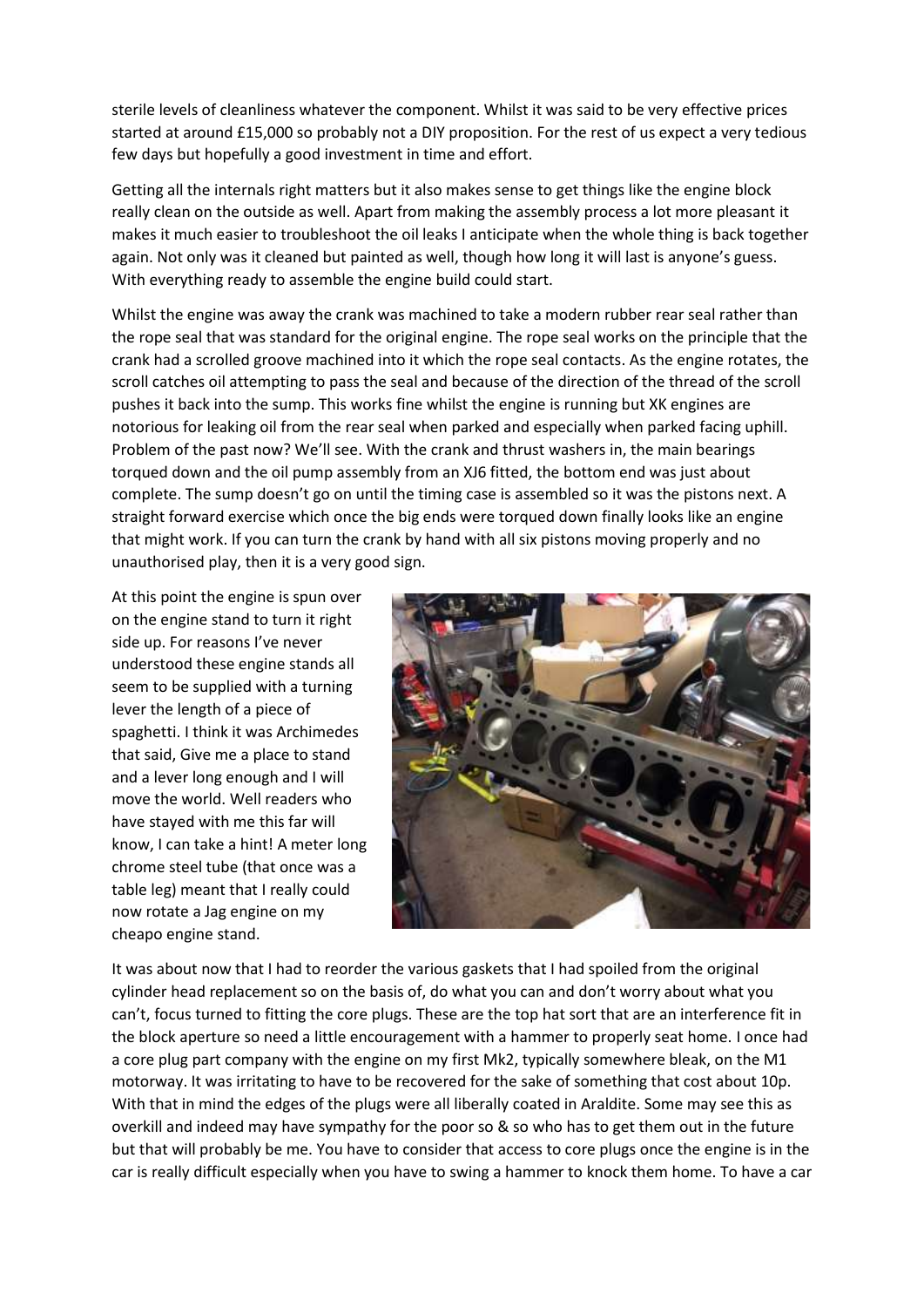immobilised is bad enough but dependent upon which one blows out can mean taking the engine out to fix it…….far too much work to just hope for the best.

As the final bits and pieces arrived the rest of the build followed the workshop manual directions to the letter. The build part of this project was really enjoyable though I have to say I never want to have to clean all those bits and pieces again. The last part of the build was the one that gave me the most trepidation, fitting the 3.4 head to the 4.2 block. I must have held the new cylinder head gasket against the engine and the head a dozen times looking for any mismatch in oilways, waterways and bores. With nothing to indicate a potential problem, the head was heaved onto the cylinder head studs and lowered onto the block ..........but then it wasn't. It wouldn't drop down and was jamming towards the back and about 4 inches down the studs. Now the cylinder head complete is a pretty heavy bit of kit and I didn't want to damage the machined face so everything had to be handled with great care. It was really hard to see why the head was jamming but it did appear to be towards the back and on the inlet side. Gentle tapping with a rubber mallet had done no good and after the last time the head was fitted I wanted to be absolutely certain nothing was falling into the bores. Eventually it was clearly not going to happen so with help from my son we lifted the head off again to try to see what was fouling what.

We looked, we examined, we measured, poked and prodded. We ran a spare stud through every stud hole on the cylinder head with no resistance at all. Eventually, the Eureka moment. That stud



looks a bit fat at the top!! And it was. When we put the Vernier on the stud it had a collar radius that was twenty eight thou greater than all the other studs. It seems obvious from the picture but without a standard stud next to it for comparison you really wouldn't see the difference. I have no idea where it came from or what it was intended for but replacement with the spare stud solved the

problem and the head dropped on perfectly.

This felt like a real milestone moment as we now had an engine that looked like an engine. The cams were coupled up and valve timing checked for correct orientation with the distributor. This was an important bit. It is very easy to set the cams 180 degrees out so the spark goes to the wrong cylinder when you eventually try to start the engine. (Ask me how I know this!!). What did emerge was that though the valve timing was 100% correct, the distributor rotor was not pointing at what on a Jag engine is referred to as the No6 cylinder spark plug lead. For whatever reason, Jaguar engineers numbered the cylinders with No1 at the back of the engine. This often leads the unwary to set the firing order incorrectly resulting in a very unhappy engine if it starts at all. Having met this problem before I was aware that distributors can be incorrectly built (even direct from Lucas). There are two solutions, one being to recalculate the firing order based on reversing the Jaguar specified cylinder order or rebuild the distributor to set the correct orientation of the rotor arm with the drive from the crank shaft. Knowing the drive orientation was correct according to the Jaguar Service manual I opted to rebuild the distributor.

Have I mentioned before how much I like bench work? To be sat down, in the warm, with components held in the vice makes for properly civilised mechanicking. Stripping a Lucas distributor is reasonably straight forward though putting it back together can present some challenges. A photographic record of the strip down will really help with the rebuild if you are not familiar with